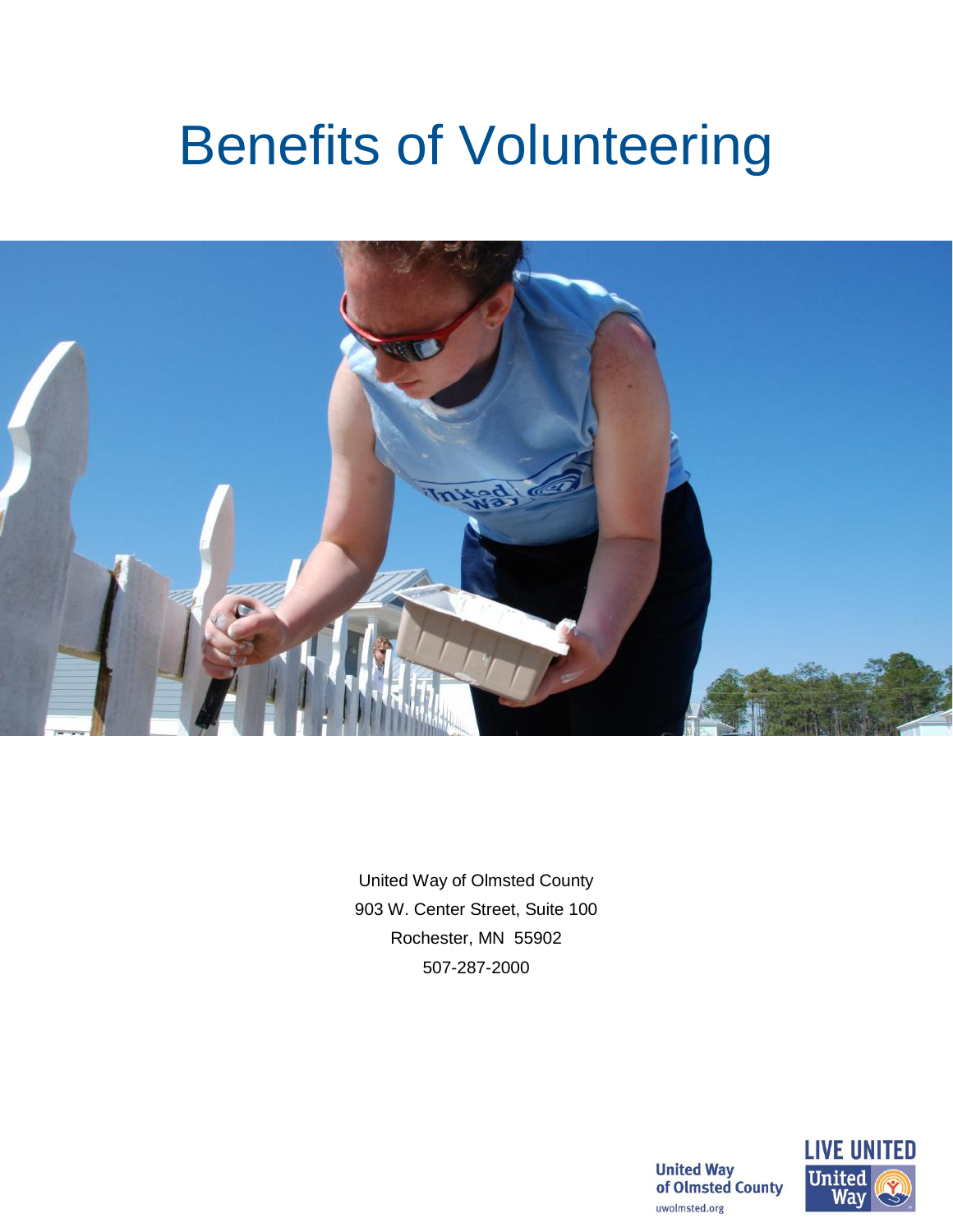### **Who is a Volunteer?**

Volunteering is any activity in which time is given freely to benefit another person, group or cause. It entails more commitment than spontaneous assistance but is narrower in scope than the care provided to family and friends (Wilson, 2000).

Volunteers may be engaged in a wide variety of activities and volunteering can take a number of different forms. Volunteers may come together in response to a natural disaster such as flood, hurricane, or fire. Professionals such as doctors or lawyers may donate a certain amount of their time to pro-bono work. Individuals may come together on a one-time basis to support causes important to them, or they may work on an ongoing-basis with a non-profit organization. Some volunteer programs are run by the US government, such as Peace Corps and AmeriCorps. High school and university courses often incorporate service-learning into their course design. And a number of service clubs – such as Kiwanis, Rotary, and the Lions - exist for the sole purpose of connecting volunteers with unmet needs in their communities.

### **What are the Benefits of Volunteering?**

Each individual who volunteers has his or her own motivation for doing so, often with roots in the benefits that they themselves receive through the act of volunteering. One of these benefits can be summed up as the "helper" therapy principal: by helping others, they feel more competent and feel that they have 'given back' or 'paid it forward' in their community (Riessman, 1965; Skovholt, 1974). For many individuals, helping others in need can provide a sense of perspective, increasing an individual's optimism and positive outlook on life (Mellor et al., 2008). Volunteering can give an individual a sense of purpose, particularly if the individual has recently experienced the loss of a major role identity such as wage-earner or parent (Greenfield & Marks, 2004). For seniors in particular, volunteering can reduce the likelihood of depression and the increases in life satisfaction and positive outlook are even more profound than for younger volunteers (M. Musick & Wilson, 2003).

While almost half of volunteers are involved in their work because of the emotional benefits (Gallup Organization, Inc., Americans Volunteer. Survey for Independent Sector (Princeton, N.J., June 1981).), volunteering has also been demonstrated to have positive impacts on physical health. This is especially for health conditions affected by the stress response such as chronic pain (Arnstein, Vidal, Well-Federman, Morgan, & Caudill, 2002),

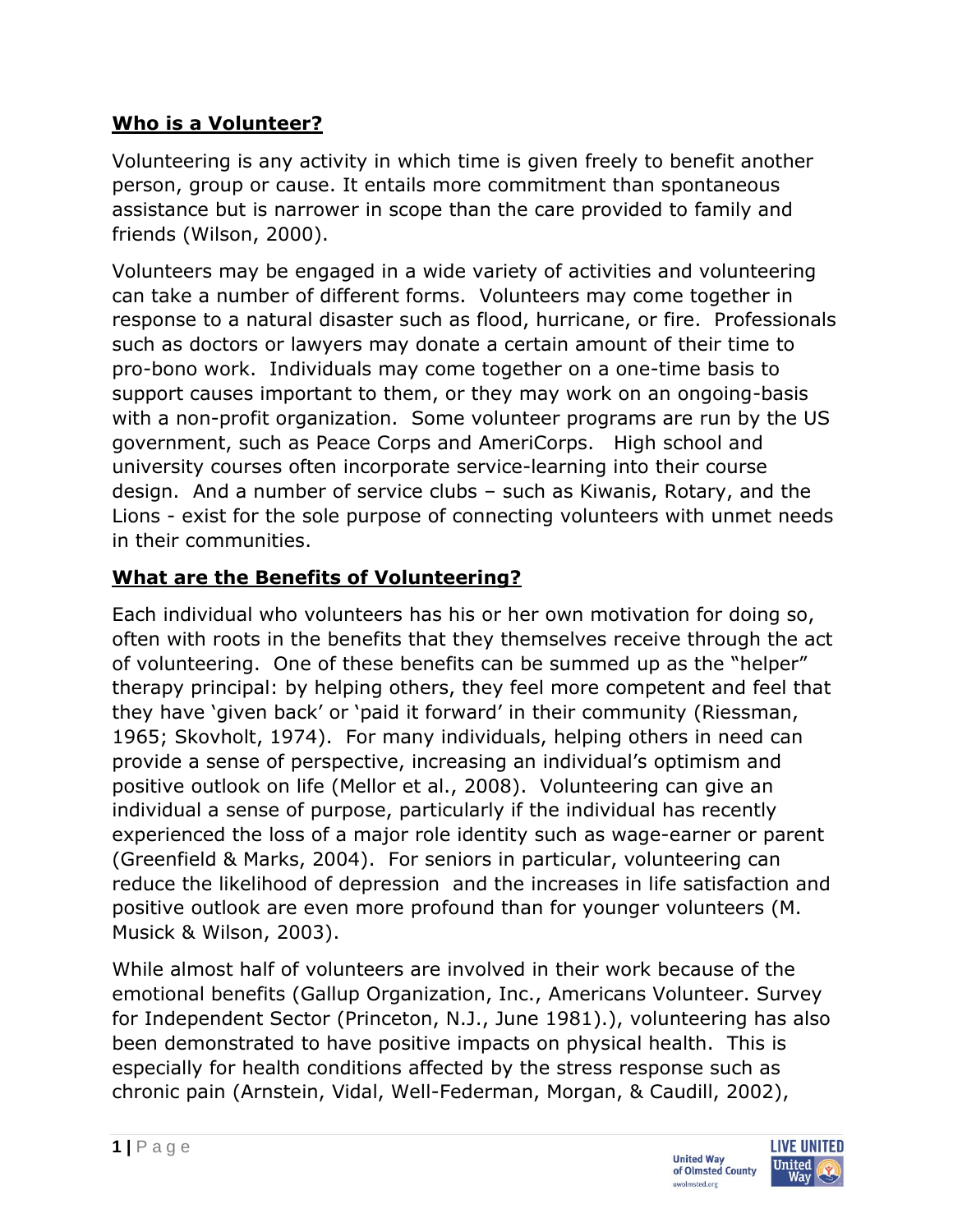heart and coronary disease (Sullivan & Sullivan, 1997), and high blood pressure (Sneed & Cohen, 2013). Overall mortality is lower for those who routinely volunteer, with a strong dose response – the earlier and more often someone volunteers, the better their health outcomes (Grimm, Jr., Spring, & Dietz, 2007; M. A. Musick, Herzog, & House, 1999; Rogers, 1996). Volunteering even influences an individual's perception of his or her health, whether or not their health status has improved (Fiorillo & Nappo, 2015).

Volunteering can also increase the social capital of an individual in a number of ways. For example, skills-based volunteering allows non-profits to benefit from skills more commonly found in the for-profit world, such as marketing, operations, strategic planning, finance, and technology (Letts & Holly, 2017). An individual early in their career, looking to make a career shift, or looking to strengthen certain skills can certainly benefit from the 'on-the-ground' experience of volunteering at a nonprofit and subsequently improve their technical and professional skills. Volunteering has also been used to strengthen interpersonal and leadership skills. According to Forbes magazine, C-suite leadership skills are closely akin to being a leader of volunteers, as 'it is not about carrots and sticks but about persuasion and getting people to grasp and follow your vision' (Moore, 2011). Many volunteer programs intentionally incorporate leadership development opportunities into their model, striving to foster leadership identity in volunteers (Lockett & Boyd, 2012). Aside from professional, technical, and leadership skills, volunteering of all sorts provides networking opportunities for the individuals involved, increasing the number of quality of their personal and professional connections.

In addition to individual benefits, volunteering has a number of benefits at the community level. The health benefits listed above have been shown to be statistically significant on the community level – communities and states with higher rates of volunteerism have lower rates of mortality and heart disease (Grimm, Jr. et al., 2007). Volunteering (both giving and receiving services) has been demonstrated to reduce feelings of social isolation and disconnect at the individual level (Cornwell & Waite, 2009), and there is no reason to suspect it is not scalable in the same manner as physical health benefits. Volunteering has been shown to increase an individual's tolerance of people from different social classes, even when the environmental segregation is high (Elias, Sudhir, & Mehrotra, 2016). Volunteering itself is a form of civic engagement, and individuals who volunteer are often active as advocates and community mobilizer and have extensive knowledge about problems facing their community, and these other forms of civic engagement typically continue even after the formal volunteer engagement ends

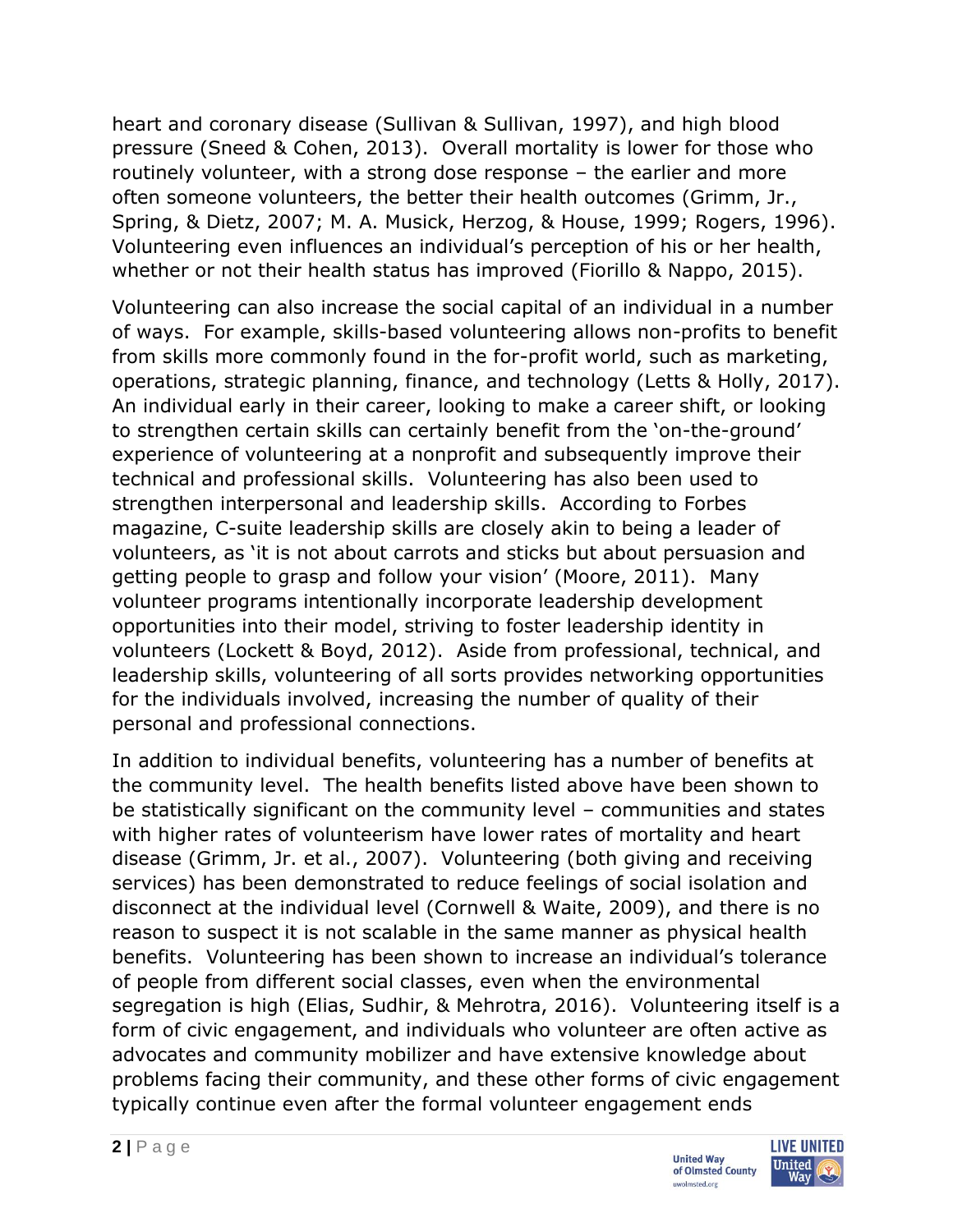(Jastrzab et al., 2004). Communities with higher rates of civic engagement are able to implement programs and policies more quickly and easily, engender trust between citizens and government, have a stronger sense of community, and develop more creative ideas and solutions with greater buyin (Institute for Local Government, 2011).

Another benefit on the community level is that volunteering effectively boosts the labor force. In Minnesota, the value of volunteer time is estimated at \$26.40 per hour ("Independent Sector," 2016) and volunteers contributed an estimated \$3.3 billion worth of services to the economy in 2015 ("Corporation for National & Community Service," 2015). Volunteers generally do work that directly benefits individuals with numerous or complex barriers, and non-profits utilize volunteer labor to increase organizational sustainability and keep overall administrative costs low. Grassroots volunteer efforts are often developed to address emergent or highly-specific needs. In short, volunteers can help make the social and human services sector both more cost-effective and responsive.

All of these benefits are leveraged when kids are engaged in volunteer work from a young age. Youth who volunteer are more likely to feel connected to their communities, do better in school, and are less likely to engage in risky behavior (Corporation for National & Community Service, 2005).When disengaged youth are involved in quality volunteer opportunities, their level of social trust increases and the likelihood that they will engage in risky behaviors decreases(Flanagan, Gill, & Gallay, 2005). Volunteering increases youths' civic awareness (Davila & Mora, 2007) and can increase family bonding when volunteering is done together (Roehlkepartain & Friedman, 2009). Most importantly, volunteering is a habit that can be passed down. Kids are twice as likely to volunteer if at least one of their parents does, and when both parents volunteer there is an 86% chance that their children will as well (Corporation for National & Community Service, 2005). Two-thirds of adults who volunteer began volunteering while they were young, and adults who volunteered as kids (regardless of whether they volunteer as adults) are more likely to donate and volunteer with nonprofits than adults who never volunteered (Troppe & Michel, 2002).

## **Successful Models**

**The Mission Continues** is a national nonprofit that deploys veterans on sicmonth volunteer service missions with community agencies. Before starting their civic service missions, 50% had symptoms of post-traumatic stress disorder, 20% reported symptoms of depression, and nearly 50% had received treatment for a mental health condition. At the end of their

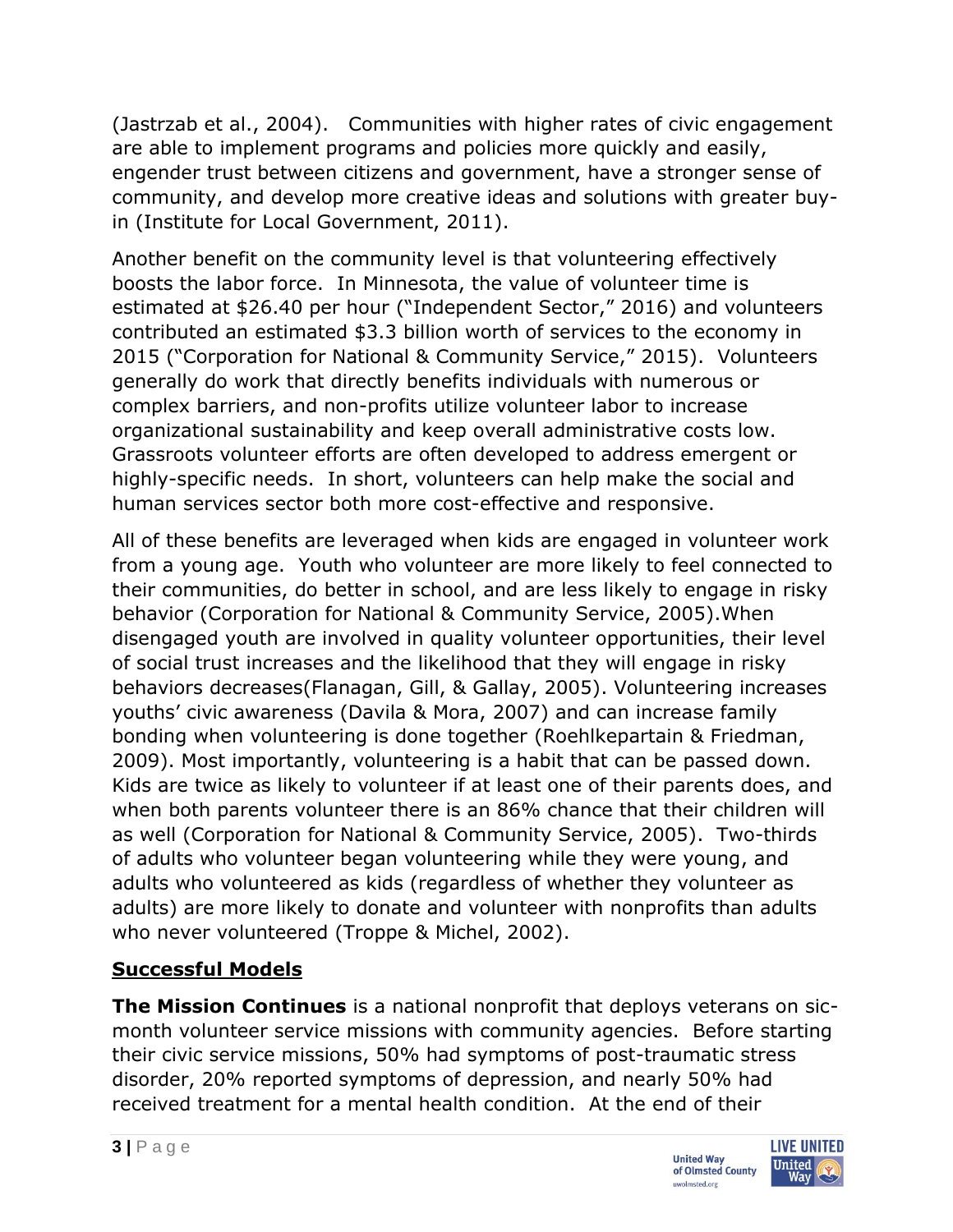volunteer service, veterans reported significantly fewer PTSD and depression symptoms and reported feeling less isolated as well as in improvements in perceived health (Matthieu, Larence, & Robertson-Blackmore, 2017; "Saint Louis University," 2017).

**The Little Give** is an employee volunteer program run by Endelman, a PR firm in Vancouver, Canada. The office is divided into 10 team, each of which donates 48 hours of their time to nonprofits facing PR challenges. At the end of the 48 hours, the teams gather to celebrate and a "winner" is declared. The volunteer activities are in alignment with the brand, the nonprofits are unlikely to achieve the same results without partnering with the PR firm, and the volunteers gain additional professional experience which benefits both them and the company. Employee report that the annual event is one of the most enriching experiences that the staff take part in as a collective, reporting that the teams come back reinvigorated and with a new sense of purpose and camaraderie (Bassra, 2016).

**The Texas Juvenile Justice Department (TJDD) Volunteer Services Program** matches community volunteers with youth in juvenile detention in order to promote the necessary pro-social, educational, and emotional growth youth need in order to become responsible and productive citizens. Mentors are screened and selected, and make a six-month minimum commitment to their mentee. When compared to non-mentored youth in the same center, mentees were more likely to read a grade level upon release, obtain a high school diploma or equivalent, and were less likely to be rearrested, commit a violent offense, or be incarcerated (Holland, 2017).

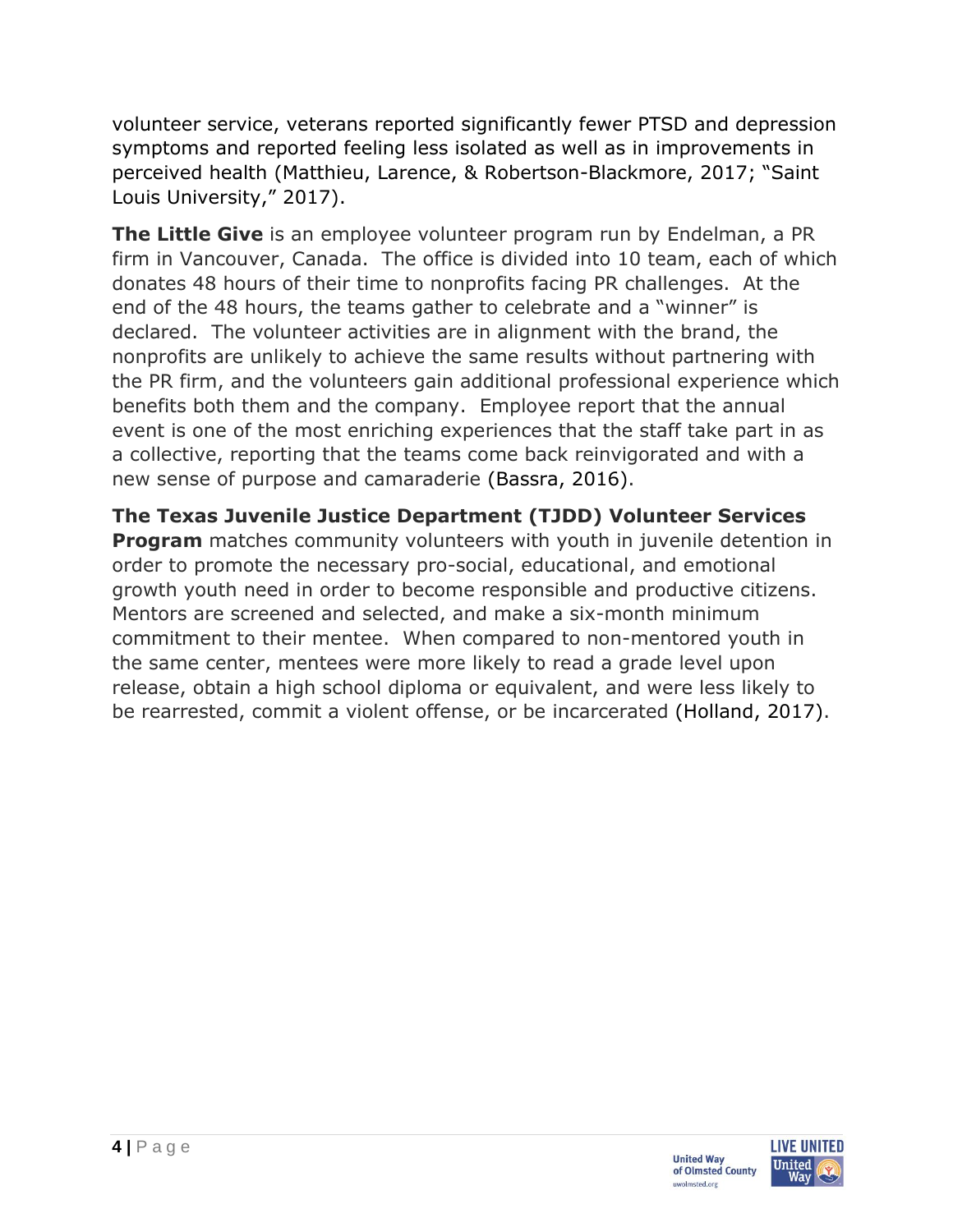#### **Sources**

Arnstein, P., Vidal, M., Well-Federman, C., Morgan, B., & Caudill, M. (2002). From Chronic Pain Patient to Peer: Benefits and Risks of Volunteering. *Pain Management Nurses*, *3*(3), 94–103.

Bassra, S. (2016, June 29). Endelman Engage. Retrieved November 3, 2017, from https://www.edelman.com/post/vancouvers-little-give/

Cornwell, E. Y., & Waite, L. J. (2009). Social Disconnectedness, Perceived Isolation, and Health among Older Adults. *Journal of Health and Social Behavior*, *50*(1), 31–48. https://doi.org/10.1177/002214650905000103

Corporation for National & Community Service. (2005). *Youth Helping America Study: Service-Learning Related Activities and Civic Engagement* (Fact Sheet No. 1). Washington, DC. Retrieved from http://www.peecworks.org/peec/peec\_research/01795C1E-001D0211.1/Teen%20Volunteer%20factsheet.pdf

Corporation for National & Community Service. (2015). Retrieved November 3, 2017, from https://www.nationalservice.gov/vcla/state/minnesota

Davila, A., & Mora, M. T. (2007). *An Assessment of Civic Engagement and Educational Attainment* (Fact Sheet). The Center for Information & Research on Civic Learning & Engagement. Retrieved from http://www.civicyouth.org/PopUps/FactSheets/FS\_Mora.Davila.pdf

Elias, J. K., Sudhir, P., & Mehrotra, S. (2016). Long-Term Engagement in Formal Volunteering and Well-Being: An Exploratory Indian Study. *Behavioral Sciences*, *6*(4). https://doi.org/10.3390/bs6040020

Fiorillo, D., & Nappo, N. (2015). *Formal Volunteering and Self-Perceived Health. Causal Evidence from the UK-SILC* (No. 62051). Naples, Italy: Parthenope University of Naples, Federico II University of Naples. Retrieved from https://mpra.ub.unimuenchen.de/62051/1/MPRA\_paper\_62051.pdf

Flanagan, C., Gill, S., & Gallay, L. S. (2005). Social Participation and Social Trust in Adolescence: The Importance of Heterogeneous Encounters. In *Processes of Community Change and Social Action* (pp. 149–166). Mahwah, NJ: Erlbaum.

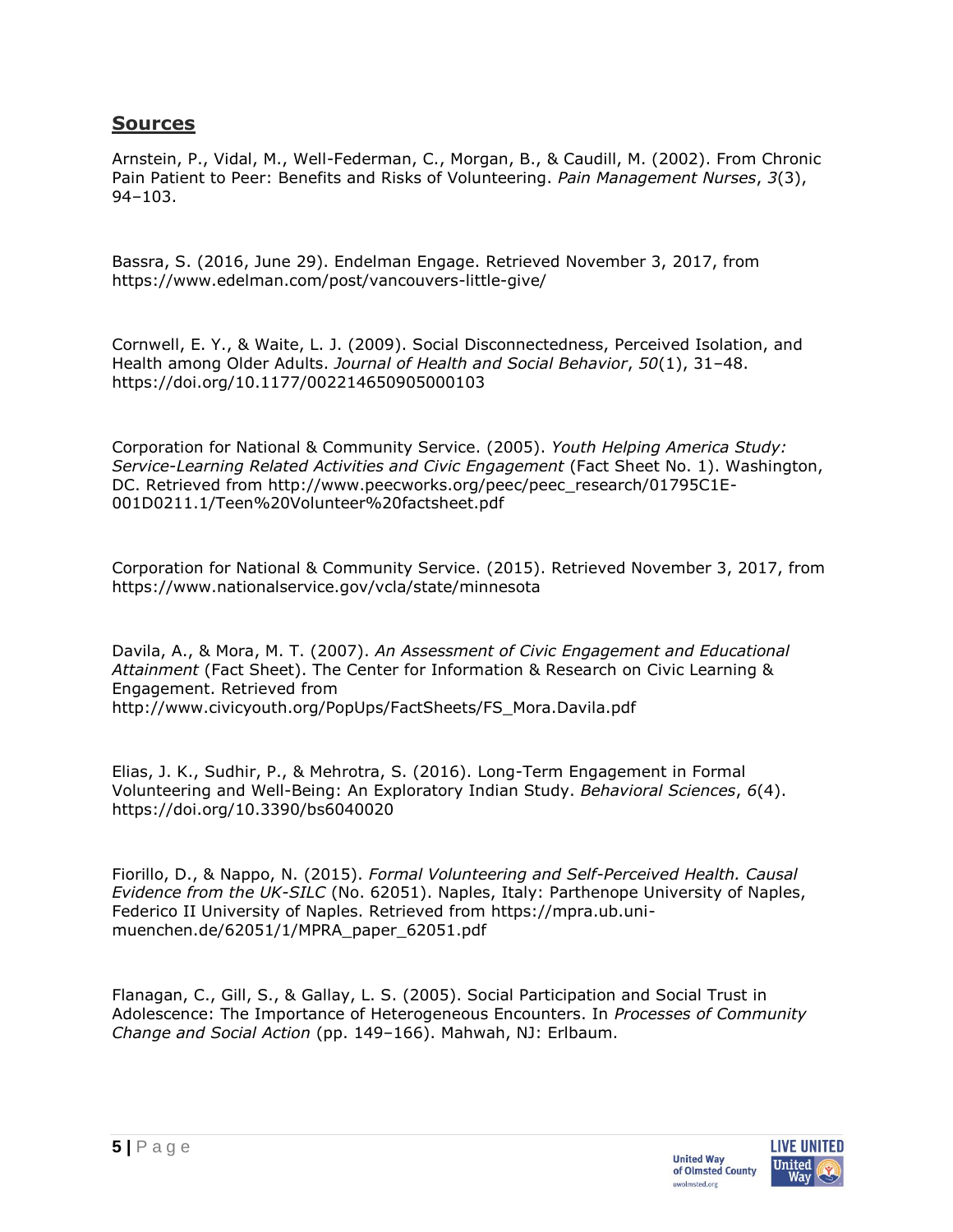Greenfield, E. A., & Marks, N. F. (2004). Formal Volunteering as a Protective Factor for Older Adults' Psychological Well-Being. *Journal of Gerontology*, *59B*(5), S258–S265.

Grimm, Jr., R., Spring, K., & Dietz, N. (2007). *The Health Benefits of Volunteering: A Review of Recent Research* (Review). Corporation for National & Community Service. Retrieved from https://www.nationalservice.gov/pdf/07\_0506\_hbr.pdf

Holland, T. (2017). Texas Juvenile Justice Program. Retrieved November 3, 2017, from http://www.tjjd.texas.gov/programs/volunteers.aspx

Independent Sector. (2016, May 31). Retrieved November 3, 2017, from https://www.independentsector.org/resource/the-value-of-volunteer-time/

Institute for Local Government. (2011). *How Civic Engagement Transforms Community Relationships* (No. 43(4)). Retrieved from http://www.ca-ilg.org/sites/main/files/fileattachments/how\_civic\_engagement\_transforms\_community\_excerpt\_0.pdf

Jastrzab, J., Giordono, L., Chase, A., Valente, J., Hazlett, A., LaRock, Jr., R., & Derrick, J. (2004). *Serving Country and Community: A Longitudinal Study of Service in AmeriCorps*. Corporation for National & Community Services: AmeriCorps. Retrieved from https://www.nationalservice.gov/pdf/06\_1223\_longstudy\_report.pdf

Letts, C., & Holly, D. (2017). The Promise of Skills-Based Volunteering. *Stanford Social Innovation Review*. Retrieved from https://ssir.org/articles/entry/the\_promise\_of\_skills\_based\_volunteering

Lockett, L. L., & Boyd, B. (2012). Enhancing Leadership Skills in Volunteer. *Journal of Leadership Education*, *11*(1), 233–244.

Matthieu, M. M., Larence, K. A., & Robertson-Blackmore, E. (2017). The Impact of a Civic Service Program on Biopsychosocial Outcomes of Post 9/11 U.S. Military Veterans. *Psychiatry Research*, *248*, 111–116. https://doi.org/10.1016/j.psychres.2016.12.028

Mellor, D., Hayashi, Y., Firth, L., Stokes, M., Chambers, S., & Cummins, R. (2008). Volunteering and Well-Being: Do Self-Esteem, Optimism, and Perceived Control Mediate the Relationship? *Journal of Social Service Research*, *34*(4), 61–70. https://doi.org/10.1080/01488370802162483

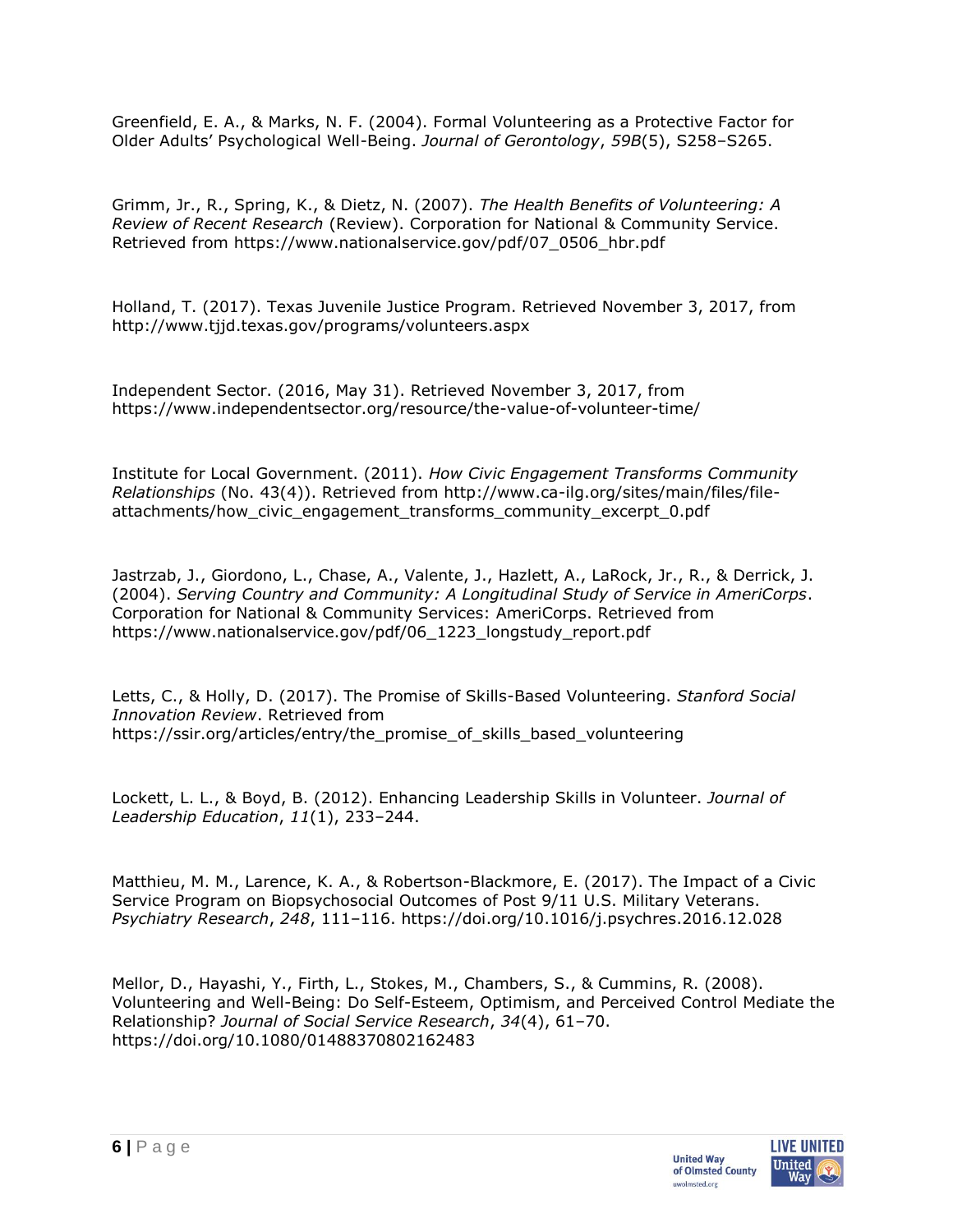Moore, K. (2011, December 21). Volunteering - A Great Way To Learn Real Executive Leadership. *Forbes*. Retrieved from https://www.forbes.com/sites/karlmoore/2011/12/21/volunteering-a-great-way-to-learnreal-executive-leadership/#46668201665f

Musick, M. A., Herzog, A. R., & House, J. S. (1999). Volunteering and Mortality Among Older Adults: Findings From a National Sample. *Journal of Gerontology*, *54B*(3), S173–S180.

Musick, M., & Wilson, J. (2003). Volunteering and Depression: The Role of Psychological and Social Resources in Different Age Groups. *Social Science and Medicine*, *56*(2), 259–269.

Riessman, F. (1965). The "Helper" Therapy Principle. *Social Work*, *10*(2), 27–32.

Roehlkepartain, E. C., & Friedman, J. (2009). *Engaging Families in Service: Broadening Service-Learning's Reach, Impact, and Support* (Fact Sheet). Washington, DC: Corporation for National and Community Service. Retrieved from http://www.searchinstitute.org/downloadable/2009-Roehlkepartain-Families-SL-NSLC.pdf

Rogers, R. (1996). The Effects of Family Composition, Health, and Social Support Linkages on Mortality. *Journal of Health and Social Behavior*, *37*(4), 328–329.

Saint Louis University. (2017). Retrieved November 3, 2017, from https://www.slu.edu/news/2017/february/veterans-service-study.php

Skovholt, T. M. (1974). The Client as Helper: A Means to Promote Psychological Growth. *Counseling Psychologist*, *4*(3), 58–64. https://doi.org/10.1177/001100007400400308

Sneed, R. S., & Cohen, S. (2013). A Prospective Study of Volunteerism and Hypertension Risk in Older Adults. *Psychology and Aging*, *28*(2), 578–586. https://doi.org/10.1037/a0032718.

Sullivan, G. B., & Sullivan, M. J. (1997). Promoting Wellness in Cardiac Rehabilitation: Exploring the Role of Altruism. *Journal of Cardiovascular Nursing*, *11*(3), 43–52.

Troppe, C., & Michel, J. (2002). *Engaging youth in lifelong service: Findings and recommendations for encouraging a tradition of voluntary action among America's youth*. Independent Sector.